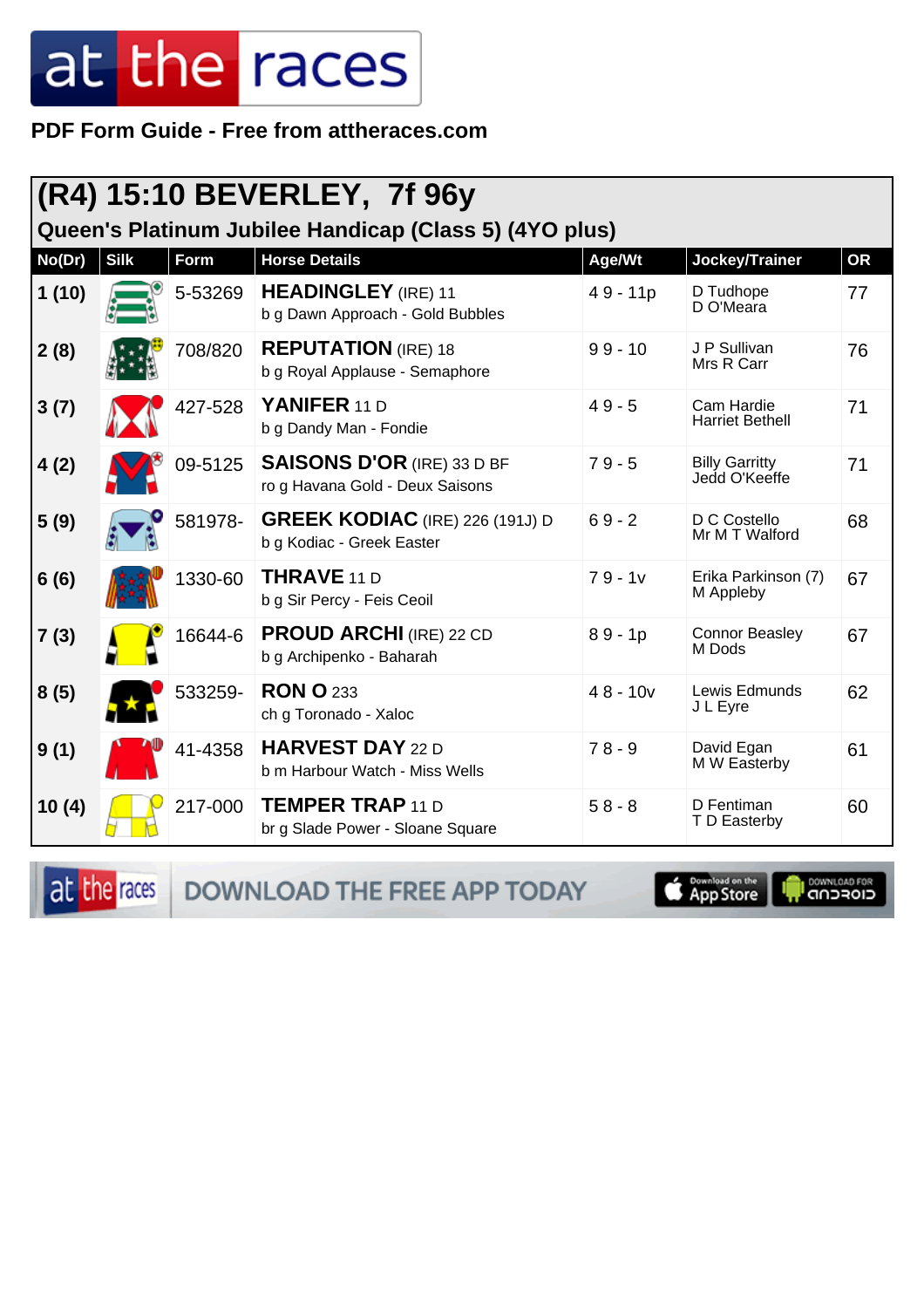**PDF Form Guide - Free from attheraces.com**

| (R5) 15:40 BEVERLEY, 7f 96y<br>Skidby Novice Stakes (GBB Race) (Class 5) (3YO plus) |             |             |                                                                 |           |                                      |           |  |
|-------------------------------------------------------------------------------------|-------------|-------------|-----------------------------------------------------------------|-----------|--------------------------------------|-----------|--|
| No(Dr)                                                                              | <b>Silk</b> | <b>Form</b> | <b>Horse Details</b>                                            | Age/Wt    | Jockey/Trainer                       | <b>OR</b> |  |
| 1(4)                                                                                |             |             | <b>DIAMOND RANGER (IRE) 16 D</b><br>b g Kodiac - Eavesdrop      | $39 - 11$ | D Tudhope<br>George Boughey          |           |  |
| 2(2)                                                                                |             | 1           | <b>SPACE TRACKER (IRE) 53 D</b><br>b g Havana Gold - Never In   | $39 - 11$ | David Egan<br><b>Richard Hughes</b>  |           |  |
| 3(7)                                                                                |             |             | <b>BROCTUNE AZURE</b><br>b f Cannock Chase - Fairlie            | $49 - 10$ | Joanna Mason<br>Miss G Boanas        |           |  |
| 4(5)                                                                                |             | 08          | <b>COMBATANTCOMMANDER 21</b><br>b c Ulysses - Finidaprest       | $39 - 4t$ | T Hamilton<br>T D Easterby           |           |  |
| 5(6)                                                                                |             | 4346-       | <b>FREDDY ROBINSON 256</b><br>b g Adaay - Bling Bling           | $39 - 4$  | Cam Hardie<br><b>B</b> Ellison       | 74        |  |
| 6(8)                                                                                |             |             | <b>ICE SHADOW (IRE)</b><br>b g Buratino - Chicane               | $39 - 4$  | D Swift<br>A D Brown                 |           |  |
| 7(9)                                                                                |             |             | <b>MOON WATCH (IRE)</b><br>ch c Dubawi - Moonlight Cloud        | $39 - 4$  | M Harley<br>J & T Gosden             |           |  |
| 8(1)                                                                                |             | $05 - 4$    | <b>OMNISCIENT 20</b><br>b g Mukhadram - Miss Dashwood           | $39 - 4$  | L Morris<br><b>Sir Mark Prescott</b> |           |  |
| 9(3)                                                                                |             |             | <b>ROMANOVICH (IRE)</b><br>gr c Dark Angel - My Favourite Thing | $39 - 4$  | <b>Kevin Stott</b><br>K A Ryan       |           |  |

at the races

DOWNLOAD THE FREE APP TODAY

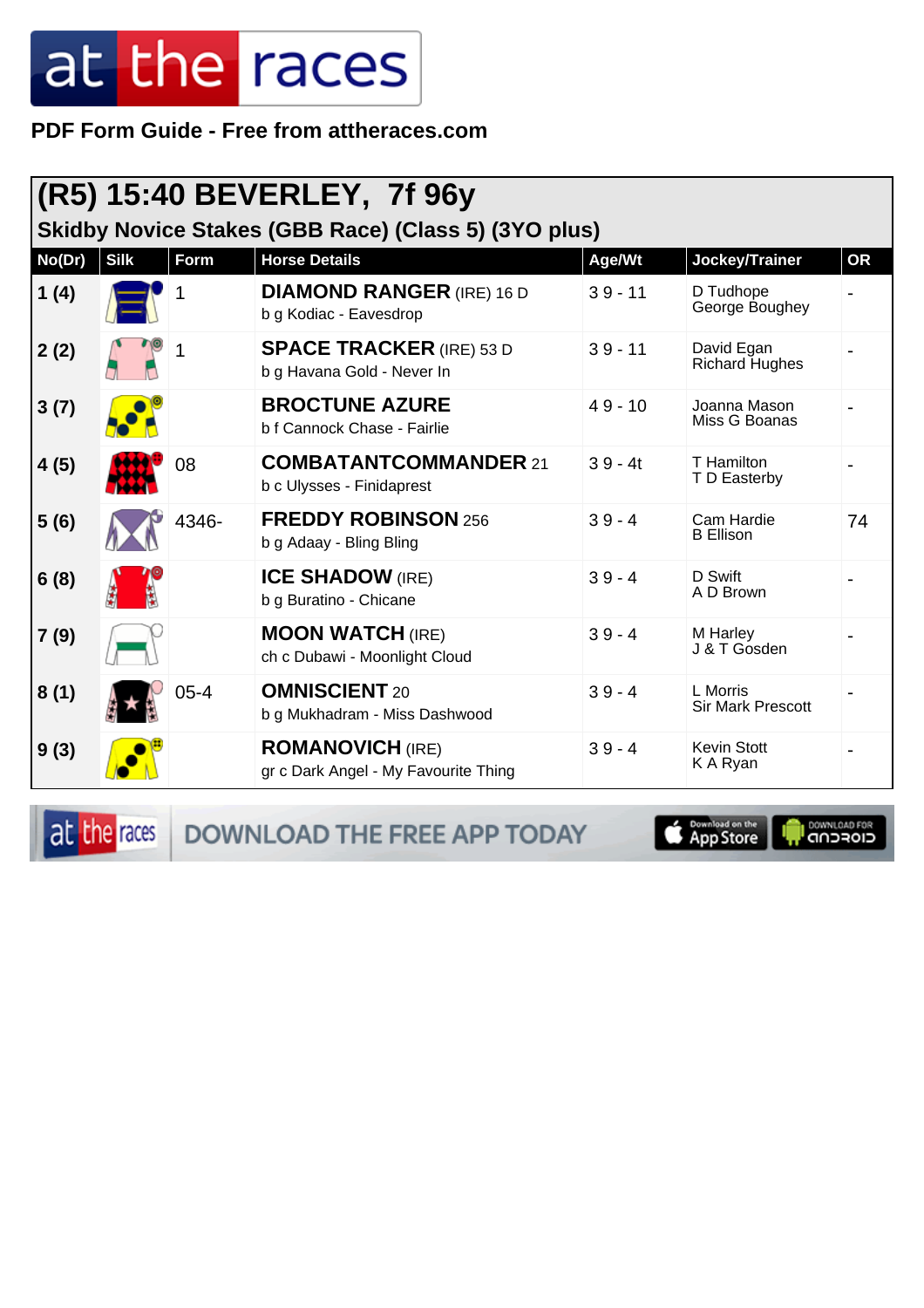**PDF Form Guide - Free from attheraces.com**

#### **(R6) 16:00 NEWTON ABBOT, 2m 4f 216y**

**Totnes And Bridgetown Chase Company Open Hunters' Chase (Class 6) (5YO**  $|$ nlus)

| piuvj            |             |             |                                                                           |              |                                                 |     |
|------------------|-------------|-------------|---------------------------------------------------------------------------|--------------|-------------------------------------------------|-----|
| No               | <b>Silk</b> | Form        | <b>Horse Details</b>                                                      | Age/Wt       | Jockey/Trainer                                  | OR  |
| 1                |             | 511/4F2     | <b>ADRIEN DU PONT</b> (FR) 59 D BF<br>b g Califet - Santariyka            | $1012 - 8t$  | Mr Freddie Gingell<br>(7)<br>P F Nicholls       | 134 |
| $\boldsymbol{2}$ |             | 13331-1     | <b>WOTZIZNAME</b> (IRE) 14 C<br>b g Fruits Of Love - Native Beau          | $1212 - 4t$  | Miss Megan Bevan<br>(7)<br>Diane Ward           | 125 |
| 3                |             |             | 534/483- ECU DE LA NOVERIE (FR) 75 BF<br>b g Linda's Lad - Quat'sous D'or | $812 - 0p$   | Mr D Maxwell<br>P J Hobbs                       | 128 |
| 4                |             | 0962-25     | <b>KILRONAN CASTLE 14</b><br>ch g Indian River - Greatest Friend          | $11 12 - 0p$ | Mr D I J Andrews (5)<br><b>Martin Sweetland</b> | 109 |
| 5                |             | 4FP5P-<br>Р | <b>POINTED AND SHARP (IRE) 26</b><br>b g Scorpion - Leamybe               | $1012 - 0h$  | Mr D Edwards<br>M Hoskins                       | 93  |
| 6                |             | 125731-     | <b>SKYLANDER</b> (IRE) 39 C<br>b g Flemensfirth - Cat Burglar             | $1312 - 0$   | Mr Otis Morgan (7)<br>Miss A M Bacon            | 106 |
| 7                |             | 13P35-2     | <b>SMITHSCORNER (IRE) 14</b><br>br g Kadeed - Roundhill                   | $1112 - 0$   | Mr Jake Bament (7)<br><b>G</b> Chambers         | 110 |
| 8                |             | 55212-P     | <b>STORY OF FRIENDS</b> (FR) 26 C<br>b g Kingsalsa - Royale Malinelle     | $812 - 0$    | Mr G Hiscock (7)<br>Syd Hosie                   | 105 |

at the races

DOWNLOAD THE FREE APP TODAY

**App Store** 

**I DOWNLOAD FOR**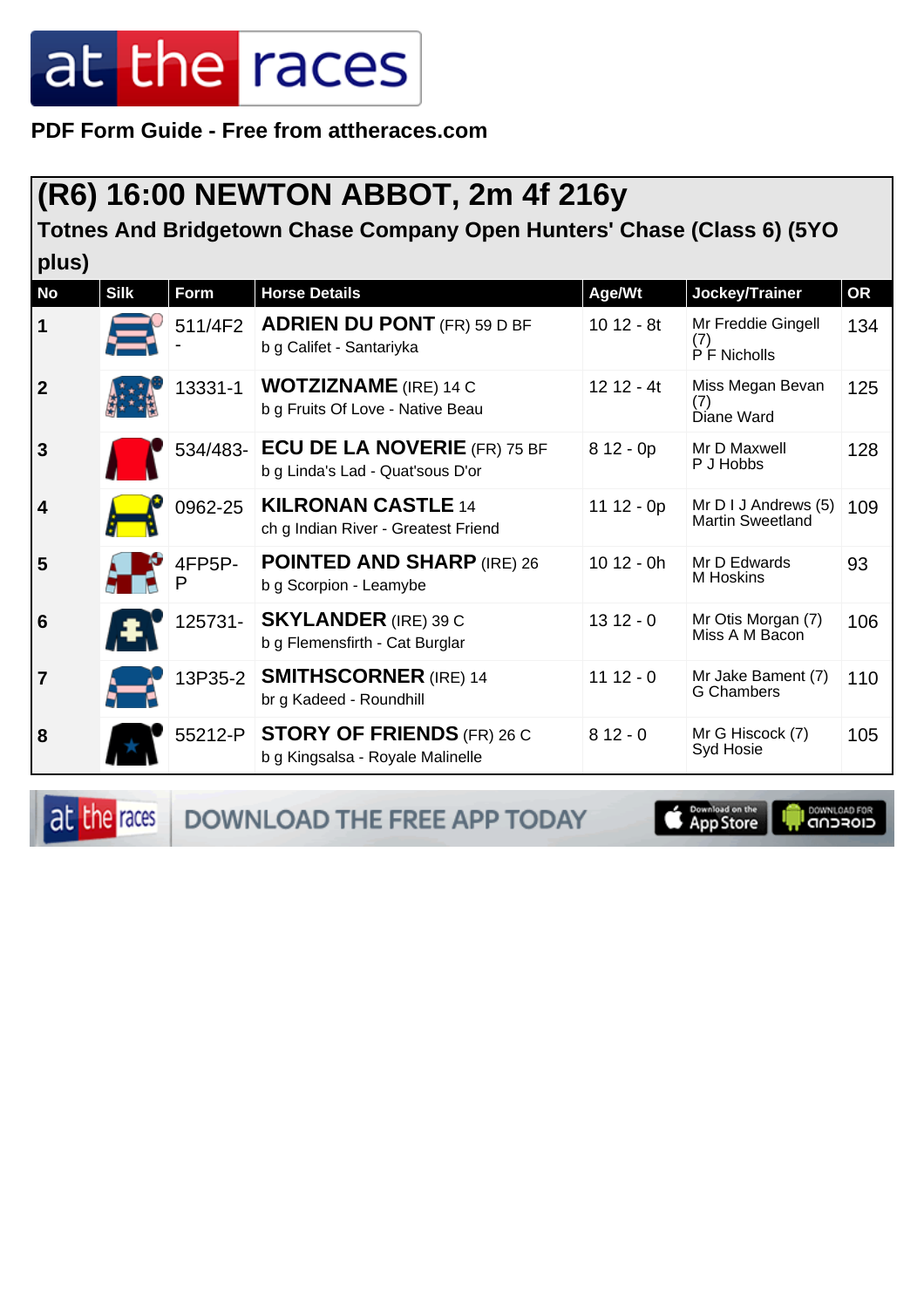PDF Form Guide - Free from attheraces.com

|            |             |         | (R6) 16:15 BEVERLEY, 1m 100y                                       |            |                                        |           |
|------------|-------------|---------|--------------------------------------------------------------------|------------|----------------------------------------|-----------|
|            |             |         | Dr Eddie Moll Handicap (Class 4) (4YO plus)                        |            |                                        |           |
| No(Dr)     | <b>Silk</b> | Form    | <b>Horse Details</b>                                               | Age/Wt     | Jockey/Trainer                         | <b>OR</b> |
| 1(8)       |             | 179-000 | <b>SURPRISE PICTURE (IRE) 17 D</b><br>b g Kodiac - Lovely Surprise | $49 - 11b$ | <b>Billy Garritty</b><br>K Dalgleish   | 82        |
| 2(12)      |             | 12220-0 | <b>ARRANMORE 34 D</b><br>b g Oasis Dream - Ceisteach               | $59 - 9p$  | D Tudhope<br>D O'Meara                 | 80        |
| 3(1)       |             | 2536-45 | <b>TANGLED</b> (IRE) 9 C D<br>b g Society Rock - Open Verse        | $79 - 7p1$ | <b>Connor Beasley</b><br>Gemma Tutty   | 78        |
| 4(9)       |             | 3596-31 | <b>CROWN PRINCESS (IRE) 17 CD</b><br>b f Mehmas - Al Hanyora       | $49 - 7$   | Kevin Stott<br><b>Ollie Pears</b>      | 78        |
| 5(10)      |             | 40399-0 | <b>URBAN VIOLET 17</b><br>b f Cityscape - Just Violet              | $49 - 4$   | David Egan<br>M R Channon              | 75        |
| 6(7)       |             | 47/29-  | <b>SOLAR JOE 344</b><br>ch g Twilight Son - Kip                    | $49 - 1$   | T Hamilton<br>R A Fahey                | 72        |
| 7(6)       |             | 7324-46 | <b>JEWEL MAKER (IRE) 99 D</b><br>b g Invincible Spirit - Sapphire  | $79 - 0$   | Brandon Wilkie (7)<br>T D Easterby     | 71        |
| 8(4)       |             | 157065  | <b>SHALAA ASKER 11</b><br>b g Shalaa - Miracle Seeker              | 48 - 13tp  | Lewis Edmunds<br><b>Adrian Keatley</b> | 70        |
| 9(3)       |             | 045-997 | <b>POET'S DAWN 23 CD</b><br>ch g Poet's Voice - Dudley Queen       | $78 - 13$  | D Fentiman<br>T D Easterby             | 70        |
| 10<br>(11) |             | 250-555 | <b>ZIHAAM 23 CD</b><br>ch g Dutch Art - Hymnsheet                  | $88 - 13p$ | L Morris<br>R G Fell                   | 70        |
| 11(5)      |             | 121214  | LOVE YOUR WORK (IRE) 28 C D BF<br>ch g Helmet - Little Italy       | $68 - 13$  | <b>DOUBTFUL</b><br>Rebecca Menzies     | 70        |
| 12(2)      |             | 465-611 | <b>BAVARDAGES</b> (IRE) 23 CD<br>b g Dream Ahead - Petits Potins   | $58 - 4v$  | Joanna Mason<br>M W Easterby           | 61        |

DOWNLOAD THE FREE APP TODAY at the races

App Store

**IN DOWNLOAD FOR**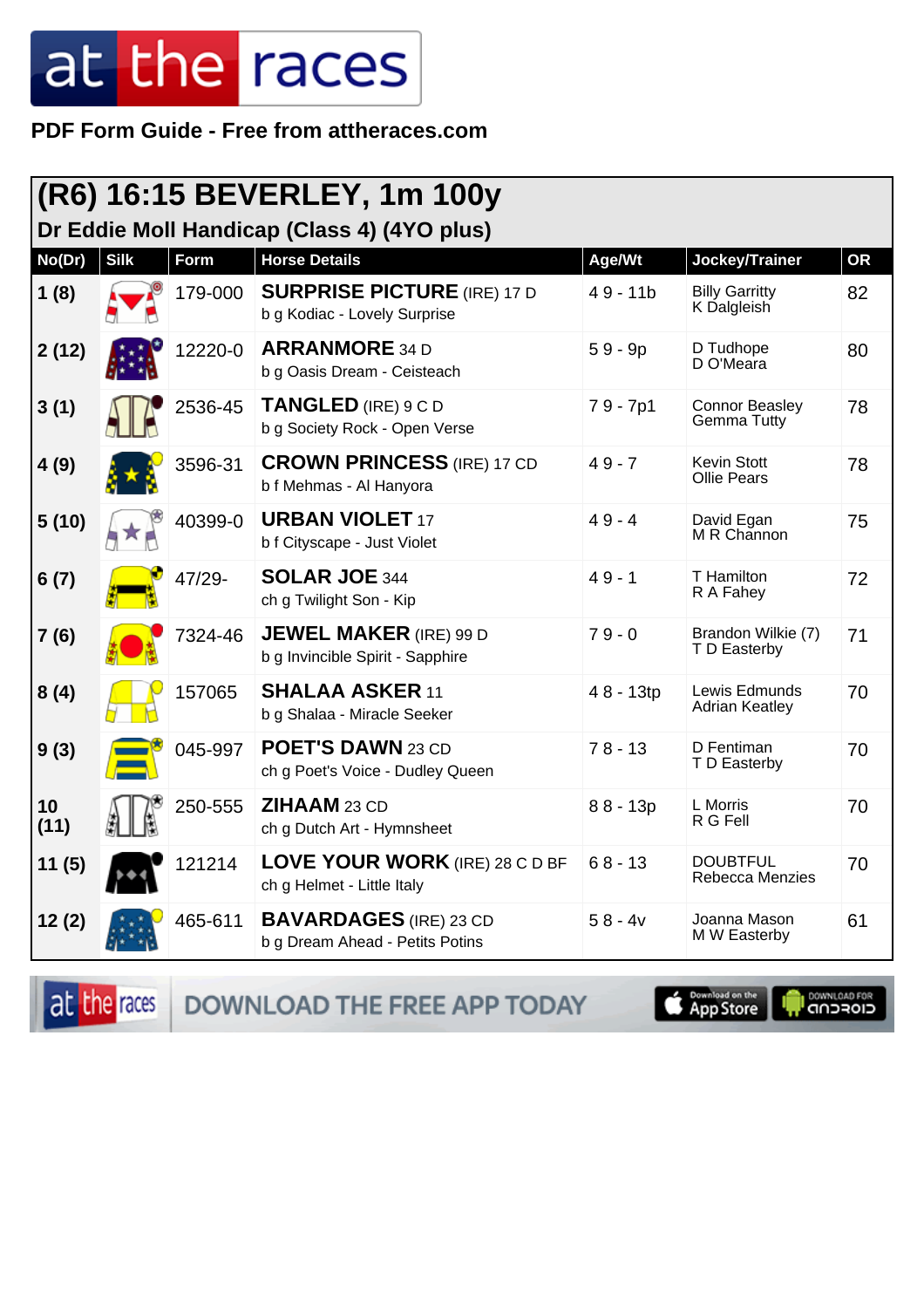PDF Form Guide - Free from attheraces.com

|        |             |              | (R6) 16:25 HAMILTON, 1m 1f 35y                                                 |            |                                       |           |
|--------|-------------|--------------|--------------------------------------------------------------------------------|------------|---------------------------------------|-----------|
|        |             |              | Stay At Hampton By Hilton Hamilton Park Handicap (Class 6) (4YO plus)          |            |                                       |           |
| No(Dr) | <b>Silk</b> | Form         | <b>Horse Details</b>                                                           | Age/Wt     | Jockey/Trainer                        | <b>OR</b> |
| 1(7)   |             | 950922-      | <b>RALPHY BOY TWO</b> (IRE) 204 (129J)<br>b g Gutaifan - St Athan              | $59 - 11h$ | D Nolan<br><b>Ewan Whillans</b>       | 57        |
| 2(11)  |             | 466-979      | <b>KRAKEN FILLY (IRE) 17</b><br>b f Camacho - Tip It On The Top                | $49 - 10$  | Callum Rodriguez<br>K Dalgleish       | 56        |
| 3(6)   |             | $0/255 - 09$ | <b>COULDN'T COULD SHE 32</b><br>b m Sixties Icon - Emperatriz                  | $79 - 8$   | <b>Charlie Bennett</b><br>Adam West   | 54        |
| 4(5)   |             | 416606       | <b>STAR OF ST JAMES (GER) 22</b><br>b g Equiano - Slight Advantage             | $59 - 8$   | Connor Murtagh (3)<br>R A Fahey       | 54        |
| 5(10)  |             | 777450-      | <b>DANDY'S ANGEL (IRE) 222</b><br>b m Dandy Man - Party Pipit                  | $59 - 7$   | P Hanagan<br>J S Wainwright           | 53        |
| 6(4)   |             | 6336-31      | <b>SHINE ON BRENDAN (IRE) 12 C</b><br>b g Society Rock - Something Magic       | $59 - 6$   | W Buick<br>J S Goldie                 | 52        |
| 7(1)   |             | 5750-66      | <b>ROYAL COUNTESS 12</b><br>b m Coach House - Dont Tell Nan                    | $69 - 5$   | P Mathers<br>R Michael Smith          | 51        |
| 8(8)   |             | 894323       | <b>SAULIRE STAR (IRE) 12 BF</b><br>b f Awtaad - Gallic Star                    | $49 - 4b$  | <b>Phil Dennis</b><br>T D Easterby    | 50        |
| 9(2)   |             | 4645-50      | <b>RETIREMENT BECKONS 12 C</b><br>b g Epaulette - Mystical Ayr                 | $79 - 0h$  | C Lee<br>Miss L A Perratt             | 46        |
| 10(9)  |             | 368/0-00     | ASTAPOR 16<br>b g Sixties Icon - Good Morning Lady                             | $49 - 0$   | Harry Russell (3)<br>John Riches      | 46        |
| 11(3)  |             | 867-         | <b>HALLOW HALLIE</b> (IRE) 204<br>b f Hallowed Crown - Gold Tobougg            | $49 - 0$   | Andrew Breslin (3)<br>R Michael Smith | 46        |
|        |             |              | Long Handicap: Retirement Beckons 8 - 13, Astapor 8 - 13, Hallow Hallie 8 - 13 |            |                                       |           |

at the races

DOWNLOAD THE FREE APP TODAY



**OONNUGAD FOR**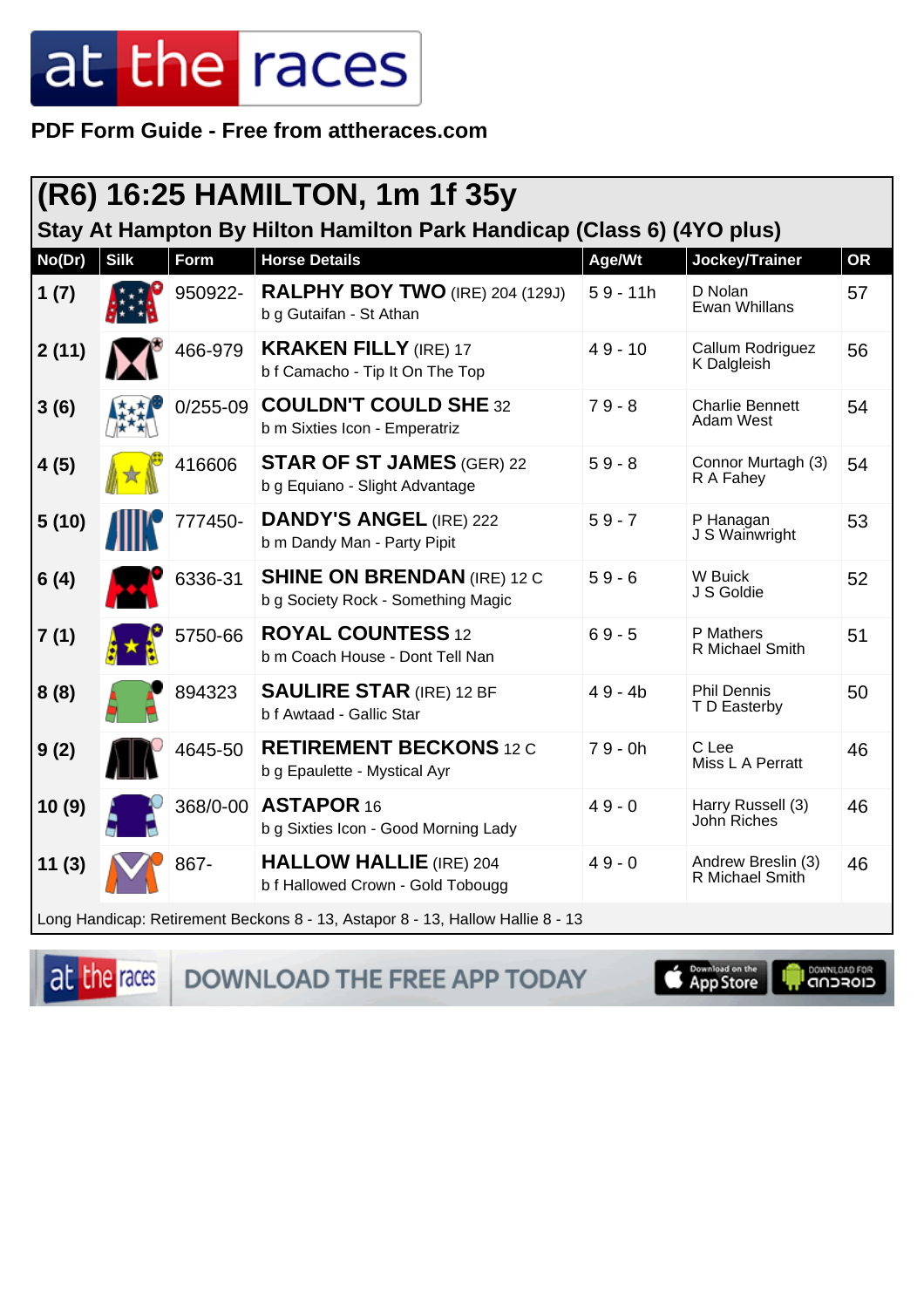**PDF Form Guide - Free from attheraces.com**

| (R7) 16:48 BEVERLEY, 1m 1f 207y<br>Hurn Handicap (Class 6) (4YO plus) |             |         |                                                                  |            |                                       |           |
|-----------------------------------------------------------------------|-------------|---------|------------------------------------------------------------------|------------|---------------------------------------|-----------|
| No(Dr)                                                                | <b>Silk</b> | Form    | <b>Horse Details</b>                                             | Age/Wt     | Jockey/Trainer                        | <b>OR</b> |
| 1(11)                                                                 |             | 100-562 | <b>MOTARAJEL 15 C</b><br>b g Camacho - Vereri Senes              | $59 - 11p$ | D Fentiman<br>T D Easterby            | 62        |
| 2(12)                                                                 |             | 43-6348 | <b>STRAITOUTTACOMPTON 60</b><br>b g Compton Place - Red Mischief | 69 - 11tp  | T Hamilton<br>Ivan Furtado            | 62        |
| 3(3)                                                                  |             | 3281-43 | <b>POINT LOUISE 29</b><br>b f Free Eagle - Cape Mystery          | $49 - 8$   | P J McDonald<br>H J L Dunlop          | 59        |
| 4(9)                                                                  |             | 7308-42 | <b>BIT OF A QUIRKE 19 CD</b><br>ch g Monsieur Bond - Silk        | $99 - 7v$  | D C Costello<br>Mr M T Walford        | 58        |
| 5(1)                                                                  |             | 12467-3 | $MR$ ZEE (IRE) 32 D<br>b g Zebedee - Monsusu                     | $59 - 6$   | Marco Ghiani<br>M Blake               | 57        |
| 6(8)                                                                  |             | 0570-66 | <b>DR RIO (FR) 15</b><br>b g Rio de La Plata - Dr Wintringham    | $69 - 6$   | Kevin Stott<br>P T Midgley            | 57        |
| 7(4)                                                                  |             | 9600-41 | <b>ROCKET DANCER 15 C</b><br>b g Toronado - Opera Dancer         | $59 - 6$   | Joanna Mason<br>M W Easterby          | 57        |
| 8(5)                                                                  |             | 768-346 | <b>JACKAMUNDO</b> (FR) 15 D<br>b g Fast Company - Luxie          | $69 - 4$   | Harrison Shaw<br>D Carroll            | 55        |
| 9(6)                                                                  |             | 32143-5 | <b>BERYL BURTON 29 D</b><br>b f Sixties Icon - Miss Moses        | $49 - 3$   | Faye McManoman<br>(3)<br>John Berry   | 54        |
| 10(2)                                                                 |             | 087568  | <b>SUSIE JAVEA 28</b><br>b m Coach House - Charlevoix            | $59 - 0b1$ | J P Sullivan<br><b>Ollie Pears</b>    | 51        |
| 11<br>(10)                                                            |             | 259-908 | LE BAYOU (FR) 34 CD<br>b g Dabirsim - Kastiya                    | $58 - 12b$ | Lewis Edmunds<br>J L Eyre             | 49        |
| 12(7)                                                                 |             | 669000- | <b>CALCULUS</b> (IRE) 204<br>b g Frankel - Vital Statistics      | $58 - 9$   | <b>Connor Beasley</b><br>Miss S Ender | 46        |

at the races DOWNLOAD THE FREE APP TODAY

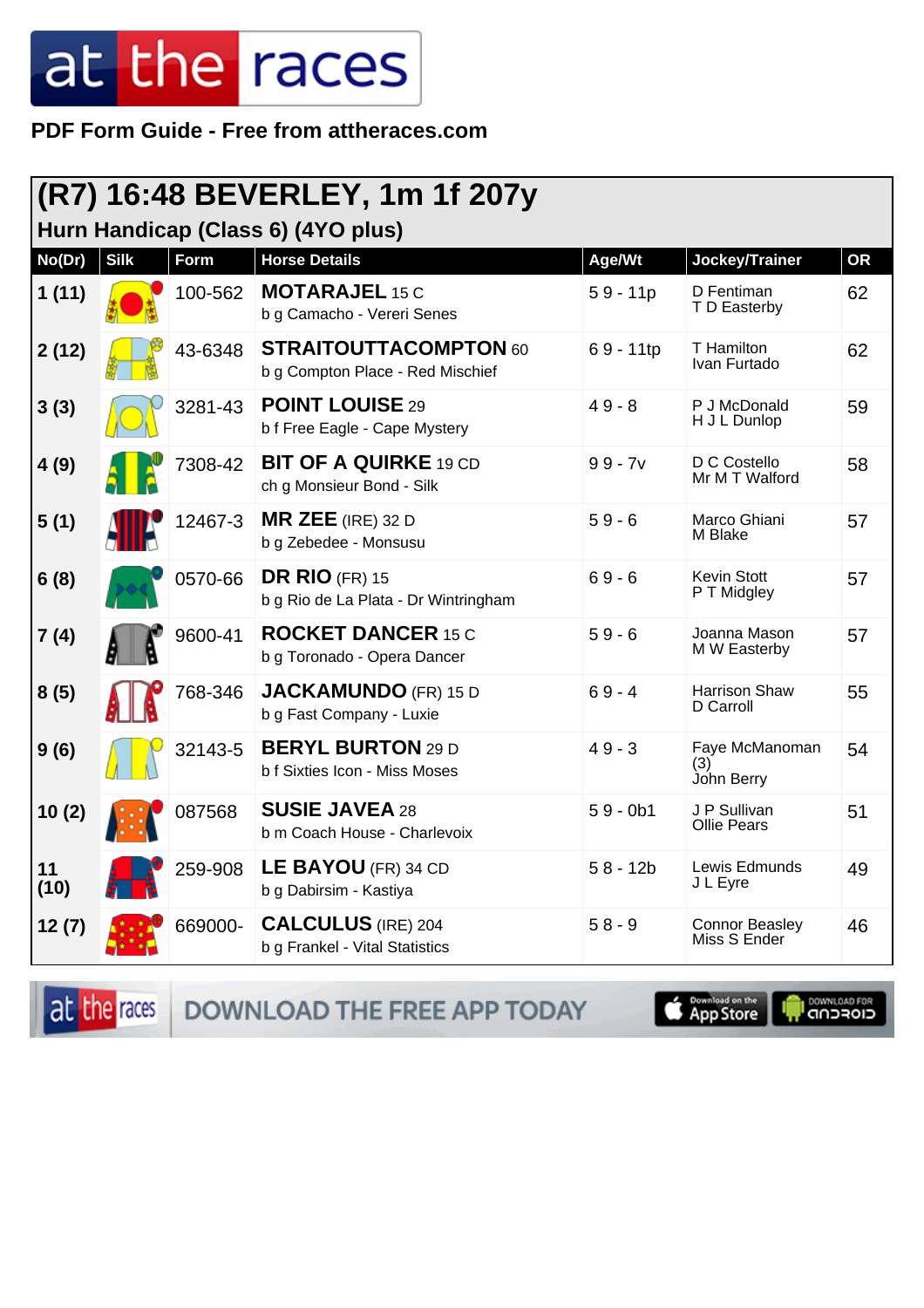PDF Form Guide - Free from attheraces.com

|                  | (R1) 17:00 WARWICK, 3m 2f<br>Wigley Property Raceday Amateur Jockeys' Handicap Hurdle (Class 4) (4YO plus) |         |                                                                   |              |                                                 |           |  |
|------------------|------------------------------------------------------------------------------------------------------------|---------|-------------------------------------------------------------------|--------------|-------------------------------------------------|-----------|--|
|                  |                                                                                                            |         |                                                                   |              |                                                 |           |  |
| <b>No</b>        | <b>Silk</b>                                                                                                | Form    | <b>Horse Details</b>                                              | Age/Wt       | Jockey/Trainer                                  | <b>OR</b> |  |
| 1                |                                                                                                            | U2034-1 | <b>NICKELSONTHEDIME</b> (IRE) 23 C<br>b g Shantou - Penny Fiction | 8 12 - 2tp   | Mr Joshua Newman<br>Kayley Woollacott           | 112       |  |
| $\boldsymbol{2}$ |                                                                                                            |         | PF4311- GOOD NEWS 52<br>b g Midnight Legend - Venetian Lass       | $1011 - 11v$ | Mr Z Baker<br>Mrs L Richards                    | 107       |  |
| 3                |                                                                                                            | 25669-2 | <b>FORWARD PLAN (IRE) 21</b><br>br g Valirann - Culmore Native    | $611 - 9t$   | Mr Martin McIntyre<br>(3)<br>A J Honeyball      | 105       |  |
| 4                |                                                                                                            | 056341- | <b>BEAUFORT WEST (IRE) 57</b><br>b g Getaway - Blessingindisguise | 8 11 - 7p    | Mr James King<br>Andy Irvine                    | 103       |  |
| 5                |                                                                                                            | 631332- | <b>VOYBURG</b> (IRE) 64 BF<br>br g Sageburg - Slevoy Ahoy         | $611 - 6$    | Miss L Keen-<br>hawkins (7)<br>K C Bailey       | 102       |  |
| 6                |                                                                                                            | 76PPFP  | <b>POUR UNE RAISON (FR) 41 CD</b><br>b g Kapgarde - Got Aba       | $710 - 5b1$  | Mr Toby Wynne (3)<br>N R Mitchell               | 87        |  |
| $\overline{7}$   |                                                                                                            | P73P45- | <b>SACKETT 37</b><br>b g Midnight Legend - Gloriana               | $11 10 - 2b$ | Miss A Stevens (5)<br>N B King                  | 84        |  |
| 8                |                                                                                                            | 93626-4 | <b>TOM O'ROUGHLEY</b> (IRE) 17<br>b g Yeats - Thegoodwans Sister  | 7 10 - 2bt   | <b>Miss Katie Powell</b><br>(7)<br>Sheila Lewis | 84        |  |
|                  |                                                                                                            |         | Long Handicap: Sackett 9 - 8. Tom O'roughley 9 - 6                |              |                                                 |           |  |

at the races

DOWNLOAD THE FREE APP TODAY

App Store

**Il DOWNLOAD FOR**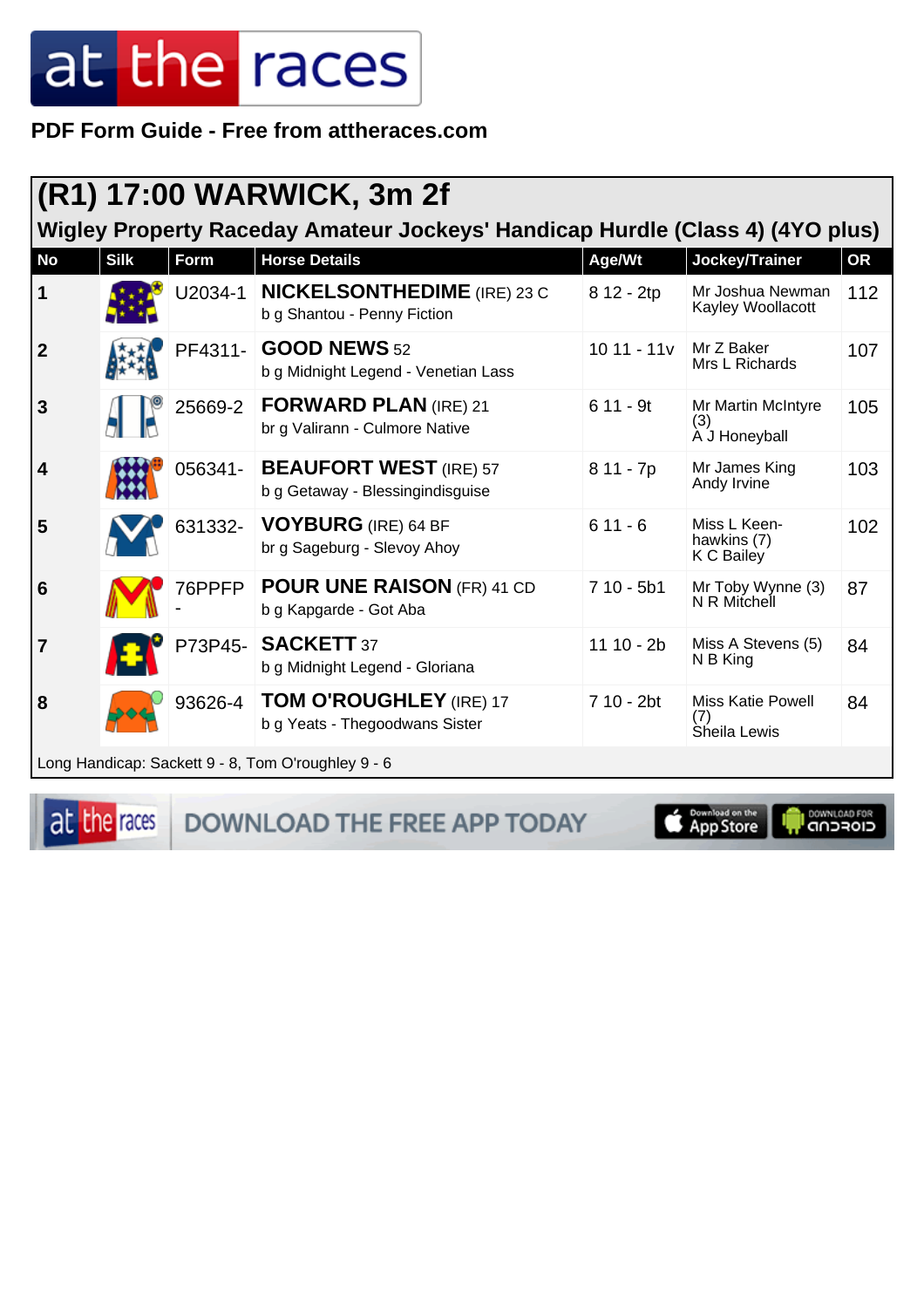PDF Form Guide - Free from attheraces.com

|                  |             |          | (R1) 17:15 WEXFORD, 2m 4f                                       |              |                                    |           |
|------------------|-------------|----------|-----------------------------------------------------------------|--------------|------------------------------------|-----------|
|                  |             |          | Welcome To Wexford Racecourse Maiden Hurdle (Class) (5YO plus)  |              |                                    |           |
| <b>No</b>        | <b>Silk</b> | Form     | <b>Horse Details</b>                                            | Age/Wt       | Jockey/Trainer                     | <b>OR</b> |
| 1                |             | $04 - 7$ | <b>DORANS BOY 9</b><br>b g Sans Frontieres - The West Road      | $611 - 12$   | R Deegan<br>E McCarthy             | 104       |
| $\boldsymbol{2}$ |             | 707665-  | HE FITZ IN $64$<br>br g Morozov - Shuil Direach                 | $611 - 12p$  | D E Mullins<br>D E Fitzgerald      | 86        |
| 3                |             | 61/499-  | <b>INGENIOUS STROKE 174</b><br>b g Jet Away - Just For Jean     | $611 - 12$   | Rachael Blackmore<br>H de Bromhead | 106       |
| 4                |             | 343/804- | <b>KING KAL 34</b><br>b g Kalanisi - Lackagh Lass               | 6 11 - 12t1  | <b>B</b> Hayes<br>Colm A Murphy    |           |
| 5                |             | 040-6    | <b>MOVING WATER 19</b><br>g g Mastercraftsman - Only Young Once | $511 - 12$   | M P Walsh<br>D McDonogh            | 93        |
| 6                |             | 00008-P  | <b>MR MACPHISTO 13</b><br>b g Sageburg - Oscar Orthez           | $611 - 12$   | R A Doyle<br>E Griffin             | 87        |
| 7                |             | $00 - 8$ | <b>PADRAIGS BOY 22</b><br>ch g Double Eclipse - Witness Express | 6 11 - 12p1  | I J Power<br>Ms Curran             | 88        |
| 8                |             | 9/575F-  | <b>VINTAGE WRITER 64</b><br>b g Roderic O'connor - Our Grace    | $611 - 12h1$ | S D Torrens<br>S Fahey             |           |
| 9                |             | 088-0    | <b>CONNA SUE 18</b><br>b m Imperial Monarch - Runaround Sue     | $611 - 5$    | P T Enright<br>J J Mangan          | 85        |
| 10               |             | 88/0     | <b>DOITMONDAY 9</b><br>b m Le Fou - Lady Grouse                 | $811 - 5t1$  | A P Kelly (7)<br>James A Fahey     |           |
| 11               |             | 0P0760-  | LE FOU'S KEEP 41<br>b m Le Fou - Slaney Conflict                | $711 - 5t$   | J J Slevin<br>S Slevin             | 80        |
| 12               |             | P7008-   | <b>ONE MORE LASS 67</b><br>b m Frozen Fire - Queen Of The Dawn  | $811 - 5$    | D J McInerney<br>Ms M Flynn        | 85        |

DOWNLOAD THE FREE APP TODAY at the races

App Store

**IN DOWNLOAD FOR**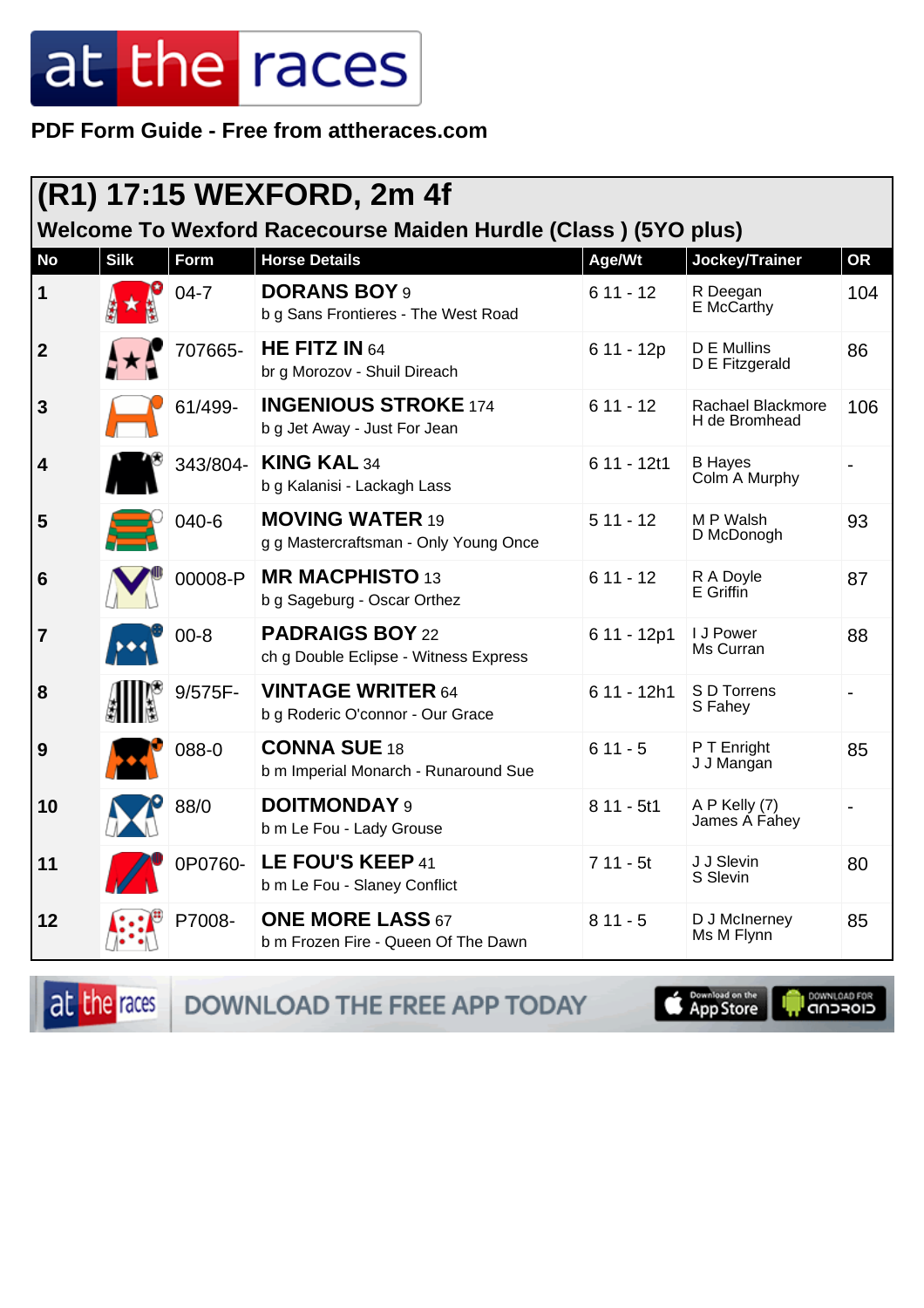**PDF Form Guide - Free from attheraces.com**

#### **(R1) 17:25 RIPON, 6f**

**Yorkshires Garden Racecourse Racing Again Tomorrow Restricted Maiden Stakes (GBB Race) (Class 5) (2YO only)**

| No(Dr) | <b>Silk</b> | Form           | <b>Horse Details</b>                                                 | Age/Wt   | Jockey/Trainer                         | <b>OR</b> |
|--------|-------------|----------------|----------------------------------------------------------------------|----------|----------------------------------------|-----------|
| 1(5)   |             | 432            | <b>BETWEENTHESTICKS</b> 9<br>b c Captain Gerrard - Jollyhockeysticks | $29 - 7$ | S De Sousa<br>M R Channon              |           |
| 2(8)   |             |                | <b>HARDY ANGEL</b><br>b c Harry Angel - Cadeaux Power                | $29 - 7$ | D Allan<br>T D Easterby                |           |
| 3(4)   |             | 855            | $JAXTA$ (IRE) 19<br>b c Muhaarar - Symposium                         | $29 - 7$ | Jason Watson<br>D O'Meara              |           |
| 4(9)   |             | $\overline{2}$ | <b>LITTLE EDI 9</b><br>b c Rajasinghe - Oneroa                       | $29 - 7$ | <b>Hollie Doyle</b><br>Richard Spencer |           |
| 5(6)   |             | $\Omega$       | <b>LOOSE ONE (IRE) 42</b><br>b g Dandy Man - Thought Is Free         | $29 - 7$ | <b>Rowan Scott</b><br>N Tinkler        |           |
| 6(7)   |             | 28             | <b>MUSTANGO 15</b><br>b c Muhaarar - Last Tango                      | $29 - 7$ | Tom Marquand<br>Amy Murphy             |           |
| 7(3)   |             |                | <b>WE'RENOTREALLYHERE</b><br>b g Camacho - Rocking The Boat          | $29 - 7$ | Jason Hart<br>J J Quinn                |           |
| 8(1)   |             | $\mathbf 0$    | <b>WEST BY EAST 23</b><br>b c Washington Dc - Lady Moscou            | $29 - 7$ | T Eaves<br>R A Fahey                   |           |
| 9(2)   |             | 58             | <b>CAPOFAN (IRE) 34</b><br>b f Gutaifan - Capomento                  | $29 - 2$ | G Lee<br>M Dods                        |           |

at the races

DOWNLOAD THE FREE APP TODAY

App Store

**I DOWNLOAD FOR**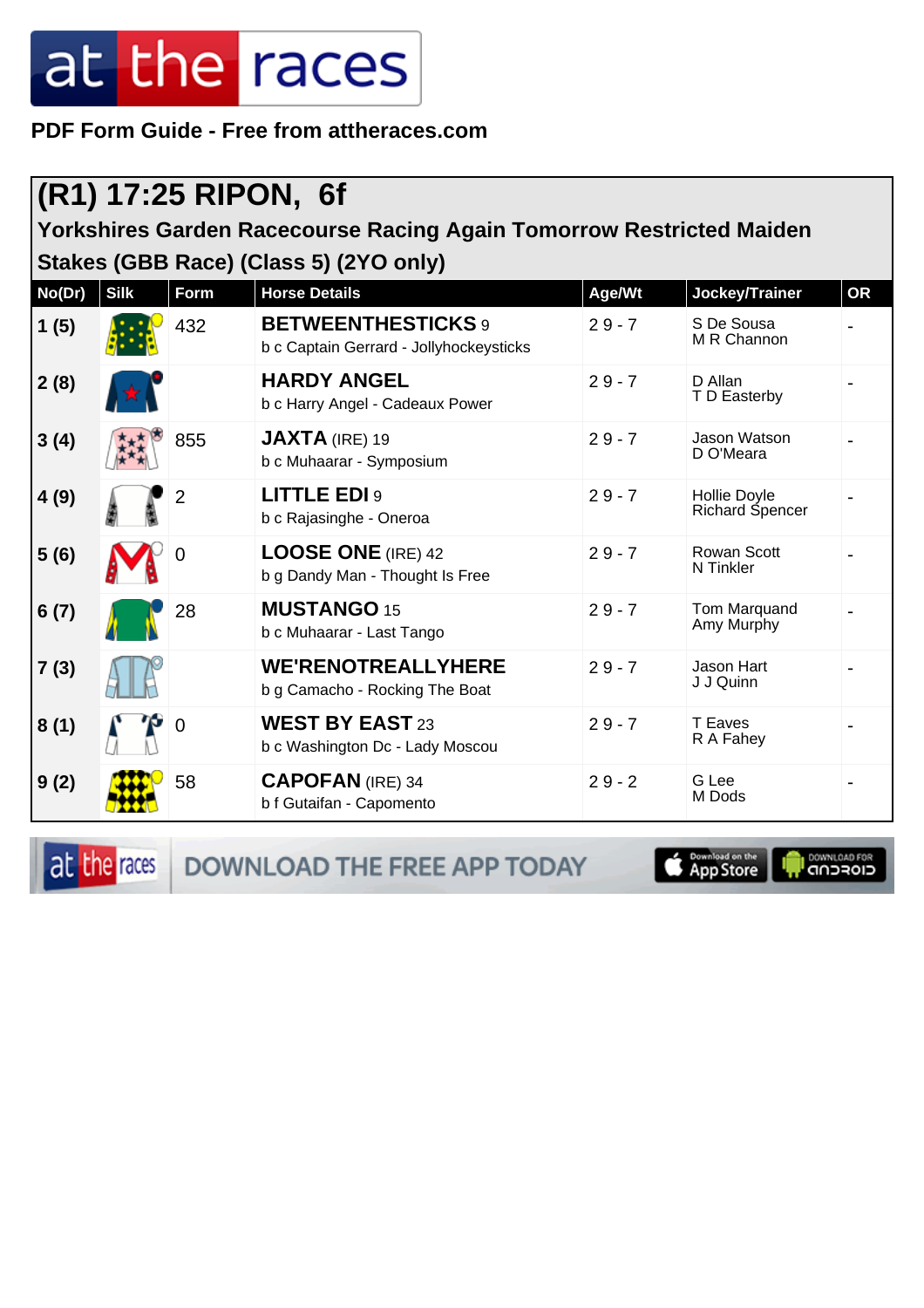**PDF Form Guide - Free from attheraces.com**

|                | (R2) 17:35 WARWICK, 2m |           |                                                                     |            |                                   |           |  |  |  |
|----------------|------------------------|-----------|---------------------------------------------------------------------|------------|-----------------------------------|-----------|--|--|--|
|                |                        |           | Newton LDP Novices' Handicap Hurdle (GBB Race) (Class 4) (4YO plus) |            |                                   |           |  |  |  |
| <b>No</b>      | <b>Silk</b>            | Form      | <b>Horse Details</b>                                                | Age/Wt     | Jockey/Trainer                    | <b>OR</b> |  |  |  |
| 1              |                        | 68FP2-1   | KEROSINE LIGHT (IRE) 11<br>b g Ask - Quadrennial                    | $512 - 0p$ | <b>B S Hughes</b><br>D McCain Jnr | 115       |  |  |  |
| 2              |                        | $24 - 12$ | <b>OSLO</b> 3 BF<br>b g Gleneagles - Intercontinental               | $511 - 6$  | P J Brennan<br>F O'Brien          | 107       |  |  |  |
| $\overline{3}$ |                        | 426-1     | <b>RHEBUS ROAD</b> (IRE) 20 D<br>ch g Champs Elysees - Red Riddle   | $411 - 5$  | J J Burke<br>O Sherwood           | 112       |  |  |  |
| $\overline{4}$ |                        | 349/F-    | IL RE DI NESSUNO (FR) 97<br>b g Sinndar - Lady Elgar                | $710 - 13$ | J E Moore<br>G L Moore            | 100       |  |  |  |

|  | <b>at the races DOWNLOAD THE FREE APP TODAY</b> | App Store   CONVILGAD FOR |  |
|--|-------------------------------------------------|---------------------------|--|
|--|-------------------------------------------------|---------------------------|--|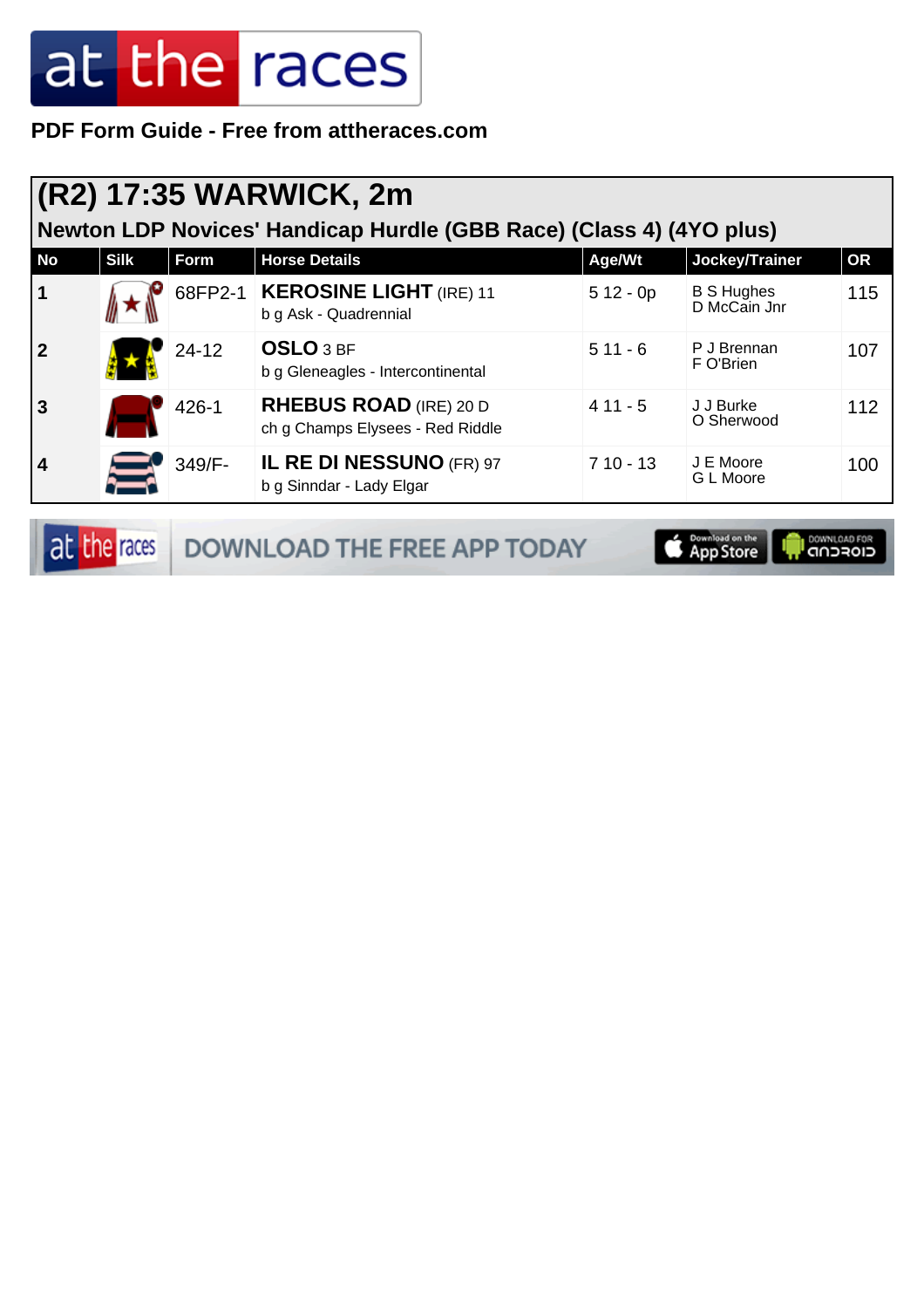PDF Form Guide - Free from attheraces.com

| (R2) 17:55 RIPON, 1m<br>Yorkshire Accountants Ripon Handicap (Class 6) (3YO only) |             |          |                                                               |           |                                         |           |
|-----------------------------------------------------------------------------------|-------------|----------|---------------------------------------------------------------|-----------|-----------------------------------------|-----------|
| No(Dr)                                                                            | <b>Silk</b> | Form     | <b>Horse Details</b>                                          | Age/Wt    | Jockey/Trainer                          | <b>OR</b> |
| 1(3)                                                                              |             | 7-12416  | <b>COPPER MOUNTAIN 15 D</b><br>b f Sir Percy - Aetna          | $39 - 11$ | S A Gray<br>M W Easterby                | 62        |
| 2(8)                                                                              |             | 56770-   | YEEEAAH (IRE) 219<br>gr g El Kabeir - Red Savina              | $39 - 11$ | Oliver Stammers (3)<br>M Dods           | 62        |
| 3(1)                                                                              |             | 71-2244  | <b>CIANCIANA 12 D</b><br>ch f Cityscape - Golden Valley       | $39 - 10$ | <b>Ben Robinson</b><br><b>B</b> Ellison | 61        |
| 4 (12)                                                                            |             | 96-0810  | <b>DO I DREAM</b> (IRE) 31 D<br>b f Mondialiste - Novita      | $39 - 8$  | G Lee<br><b>B M R Haslam</b>            | 59        |
| 5(9)                                                                              |             | 5979-    | <b>SELFISH BRIAN (IRE) 228</b><br>b g Shalaa - Mad Existence  | $39 - 7$  | Jason Hart<br>J J Quinn                 | 58        |
| 6(6)                                                                              |             | 707-8    | <b>MR FREEDOM 14</b><br>b g Sixties Icon - Waitingforachance  | $39 - 6$  | <b>Tom Marquand</b><br>M R Channon      | 57        |
| 7(2)                                                                              |             | 7440-95  | <b>SIRAJU 22</b><br>b g Showcasing - Bereka                   | $39 - 5$  | <b>T</b> Eaves<br>Mrs R Carr            | 56        |
| 8(5)                                                                              |             | 6-95615  | <b>MAKHAN KING (IRE) 18</b><br>b g Bated Breath - Passionatta | $39 - 5b$ | Hollie Doyle<br>R G Fell                | 56        |
| 9(10)                                                                             |             | 868-8    | <b>RAMAMARAS BOY (IRE) 27</b><br>ch g Anjaal - Ramamara       | $39 - 4$  | Ryan Sexton (5)<br>S England            | 55        |
| 10<br>(11)                                                                        |             | $6 - 50$ | <b>ENKINDLE 11</b><br>b g New Approach - Enlace               | $39 - 3$  | S De Sousa<br>M Johnston                | 54        |
| 11(4)                                                                             |             | 98-8203  | <b>HENERY HAWK 3</b><br>b g Heeraat - Rosecomb                | $39 - 2$  | Jason Watson<br>T D Barron              | 53        |
| 12(7)                                                                             |             | 07-7773  | <b>MAY PUNCH 8</b><br>ch f Mayson - Russian Punch             | $39 - 1p$ | D Allan<br>T D Easterby                 | 52        |

DOWNLOAD THE FREE APP TODAY at the races

App Store

**IN DOWNLOAD FOR**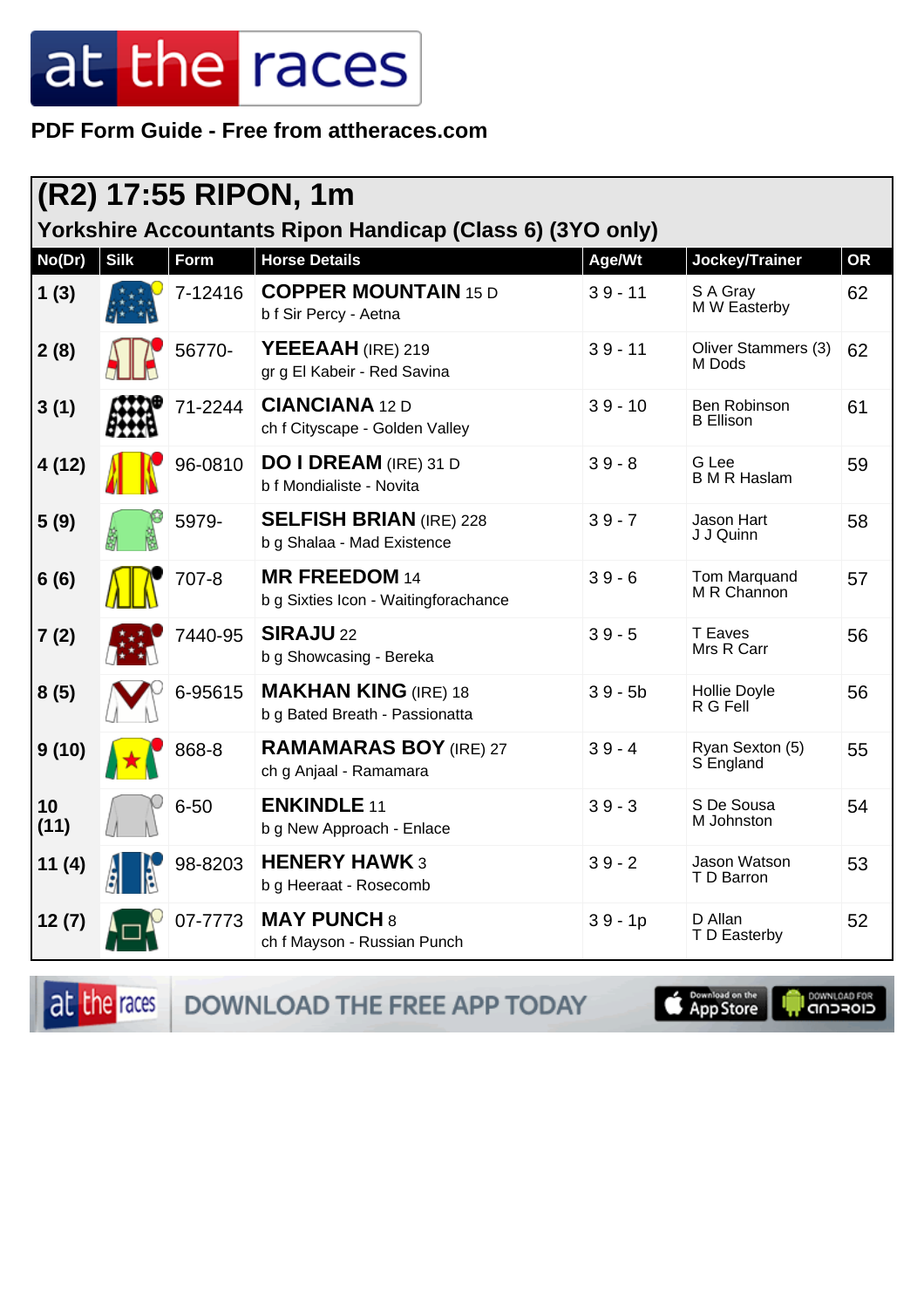PDF Form Guide - Free from attheraces.com

| (R3) 18:05 WARWICK, 2m 3f<br>EHB Residential Novices' Hurdle (GBB Race) (Class 4) (4YO plus) |             |             |                                                                         |            |                                                     |           |
|----------------------------------------------------------------------------------------------|-------------|-------------|-------------------------------------------------------------------------|------------|-----------------------------------------------------|-----------|
| <b>No</b>                                                                                    | <b>Silk</b> | <b>Form</b> | <b>Horse Details</b>                                                    | Age/Wt     | Jockey/Trainer                                      | <b>OR</b> |
| 1                                                                                            |             | 34291-      | <b>LET'S HAVE ANOTHER (IRE) 38</b><br>b g Fame And Glory - Rocella Lady | $611 - 10$ | Aidan Coleman<br><b>Olly Murphy</b>                 | 117       |
| $\mathbf{2}$                                                                                 |             | 360540/     | <b>AHEAD OF SCHEDULE (IRE) 607</b><br>ch g Shirocco - Colleen Bawn      | $711 - 3$  | Shane Quinlan (5)<br>Mrs N S Evans                  | 78        |
| 3                                                                                            |             | 90706P/     | <b>GOAHEADWITHTHEPLAN (IRE)</b><br>442<br>b g Stowaway - Backandillo    | $711 - 3$  | J J Burke<br>Mrs D O'neill                          | 109       |
| 4                                                                                            |             |             | $HIRAC$ (FR) 14<br>b g Bernebeau - Nosika D'airy                        | $511 - 3$  | Kielan Woods<br><b>Ben Pauling</b>                  |           |
| 5                                                                                            |             | 33353/3     | <b>LEYLAK</b> (IRE) 17 BF<br>b g Born To Sea - Lidaya                   | $511 - 3p$ | Harry Skelton<br>D Skelton                          | 113       |
| 6                                                                                            |             | P0-         | <b>OF ALL THE GREYS 150</b><br>gr g Trans Island - Grey Lady Grey       | $511 - 3$  | T J O'Brien<br>Ian Williams                         |           |
| 7                                                                                            |             | 11FP45-     | <b>THE GREAT PHOENIX 46</b><br>ch g Phoenix Reach - Comtesse Noire      | $611 - 3$  | Jack Quinlan<br>Miss Louise Allan                   |           |
| 8                                                                                            |             | $1 - 5$     | <b>CARN A CHLAMAIN (USA) 23</b><br>b g Fed Biz - Chalonitka             | $411 - 2$  | Stan Sheppard<br>Tom Lacey                          |           |
| 9                                                                                            |             | PPUP4-      | <b>BAY SAM BELLA 14</b><br>b m Black Sam Bellamy - With Grace           | $710 - 10$ | Mr James Jeavons<br>(7)<br><b>Alexander Gibbons</b> |           |

at the races DOWNLOAD THE FREE APP TODAY

App Store

**OWNLOAD FOR**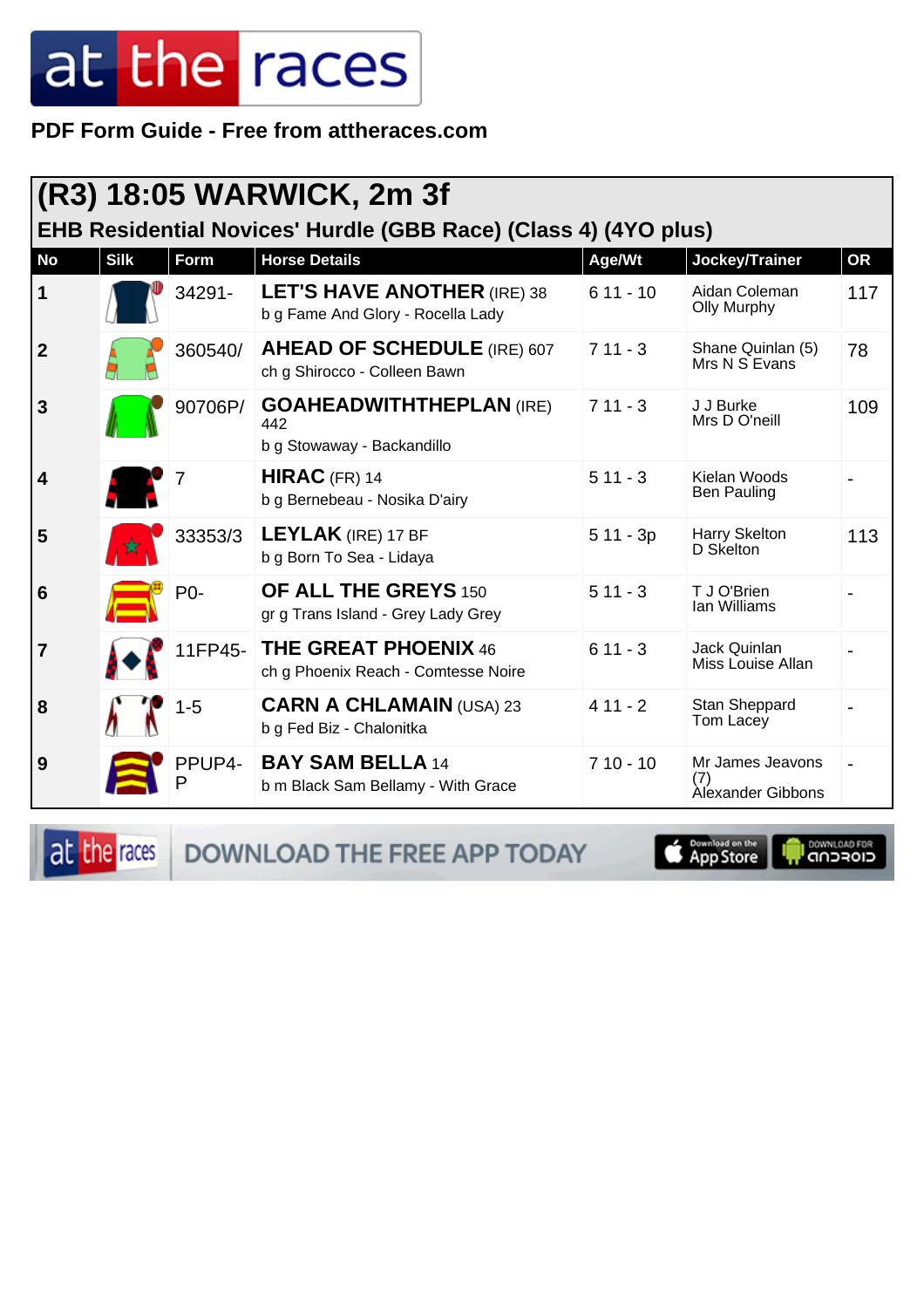PDF Form Guide - Free from attheraces.com

| $(R3)$ 18:25 RIPON, 5f<br>Best Odds Guaranteed At Ne-bet.com Handicap (Class 5) (4YO plus) |             |         |                                                                   |            |                                        |    |  |
|--------------------------------------------------------------------------------------------|-------------|---------|-------------------------------------------------------------------|------------|----------------------------------------|----|--|
| No(Dr)                                                                                     | <b>Silk</b> | Form    | <b>Horse Details</b>                                              | Age/Wt     | Jockey/Trainer                         | OR |  |
| 1(4)                                                                                       |             | 126-914 | <b>ALBEGONE 16 D</b><br>b g Alhebayeb - Pacngo                    | $49 - 10b$ | D Allan<br>T D Easterby                | 71 |  |
| 2(8)                                                                                       |             | 1000-03 | <b>VAN GERWEN 19 CD</b><br>ch g Bahamian Bounty - Disco Ball      | $99 - 8$   | Ben Robinson<br>P T Midgley            | 69 |  |
| 3(6)                                                                                       |             | 813-636 | <b>DAPPER MAN (IRE) 19 CD</b><br>b g Dandy Man - Gist             | $89 - 7b$  | Tom Marquand<br>R G Fell               | 68 |  |
| 4(3)                                                                                       |             | 024-071 | <b>BURJ MALINKA</b> (IRE) 24 D<br>ch g Pride Of Dubai - Malinka   | $49 - 7$   | Barry McHugh<br><b>Adrian Nicholls</b> | 68 |  |
| 5(2)                                                                                       |             | 1-04231 | <b>HIGH SECURITY 10 CD BF</b><br>b g Acclamation - Excelette      | $49 - 1$   | <b>Rowan Scott</b><br>N Tinkler        | 62 |  |
| 6(7)                                                                                       |             | 406-020 | <b>HARROGATE</b> (IRE) 18 CD<br>br g Society Rock - Invincible Me | $79 - 1p$  | G Lee<br>P T Midgley                   | 62 |  |
| 7(1)                                                                                       |             | 32372-5 | ARNOLD 18 C D<br>b g Equiano - Azurinta                           | $88 - 11$  | S A Gray<br>Mrs A Duffield             | 58 |  |
| 8(5)                                                                                       |             | 9848-53 | YOUNG TIGER 10 D<br>b g Captain Gerrard - Blades Princess         | $98 - 9h$  | <b>T</b> Eaves<br>T P Tate             | 56 |  |

at the races

DOWNLOAD THE FREE APP TODAY



**I** DOWNLOAD FOR